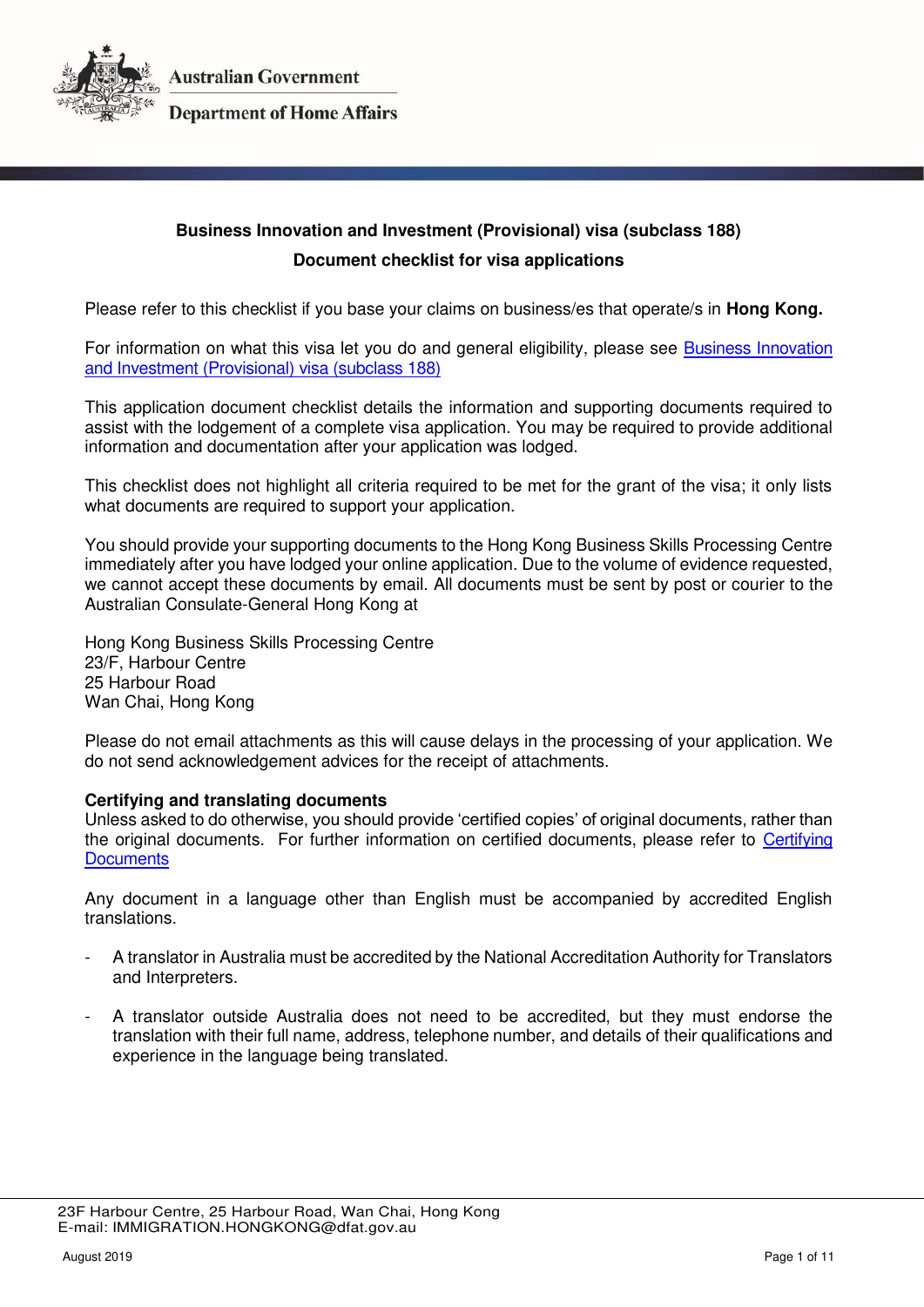# **Can someone else assist me in relation to my visa application?**

If you require assistance with your visa application you may consider engaging a registered migration agent to help you in your dealings with the department. The Office of the MARA website has a list of all agents with a valid registration. Please see "[Registered Migration Agent](https://www.mara.gov.au/)"

Please note that claims made in the application and supporting documentation may be subject to verification checks. Site visit to the business premises may be conducted at any time during the assessment process. If you provide us with fraudulent documents or claims, this may result in processing delays and possibly your application being refused.

**IMPORTANT:** Please provide a selection of documents and supporting evidence that best support your claims, as processing may be delayed when excessive documents are provided.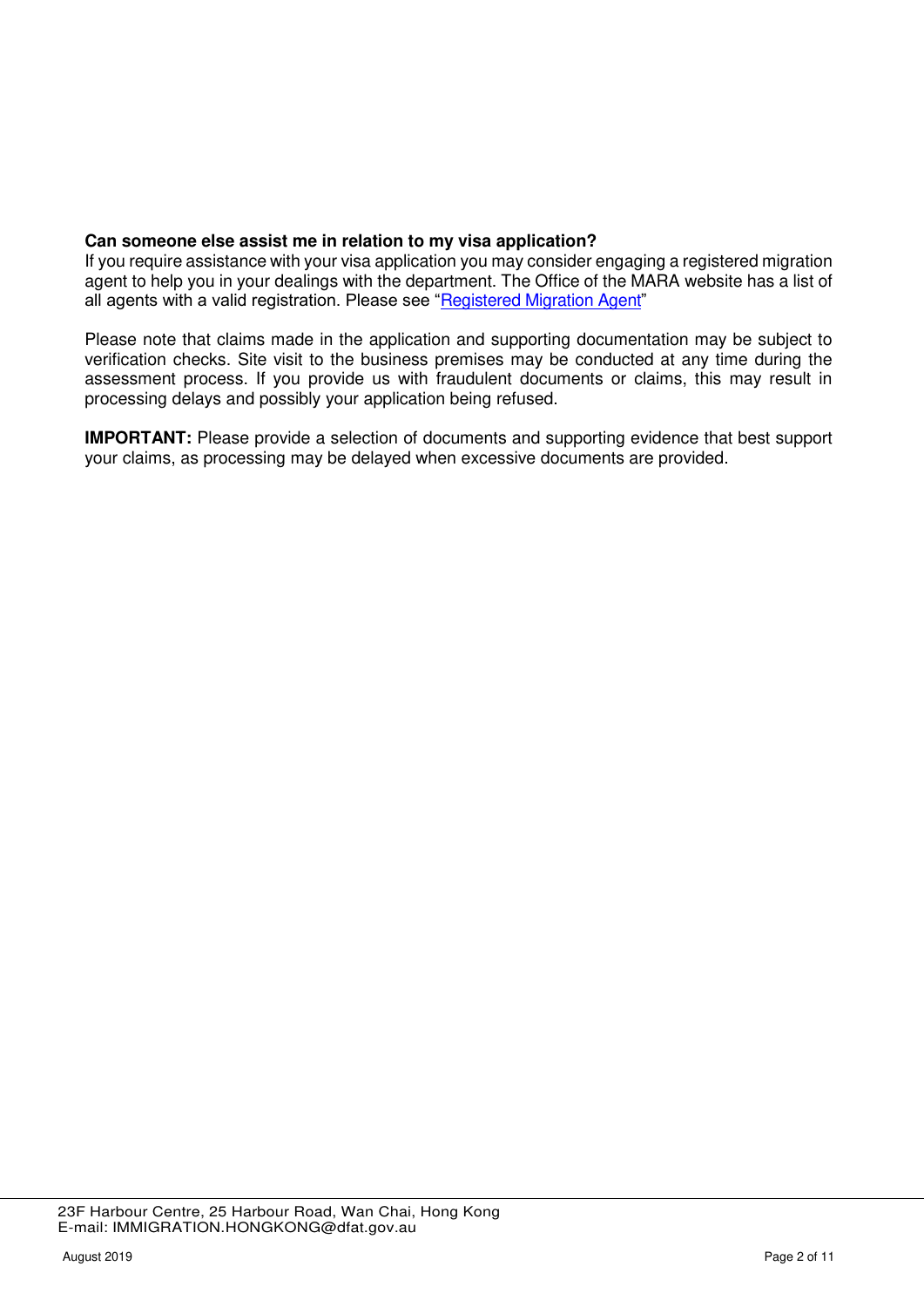# **Business Innovation stream**

If you are invited to apply for the subclass 188 visa in the Business Innovation stream, please provide the documentation under sections A to C.

|    |                            |                                    | A. BUSINESS DOCUMENTS                                                                                                                                                                                                                                                                                                                                                                                                                                                                             |  |
|----|----------------------------|------------------------------------|---------------------------------------------------------------------------------------------------------------------------------------------------------------------------------------------------------------------------------------------------------------------------------------------------------------------------------------------------------------------------------------------------------------------------------------------------------------------------------------------------|--|
|    |                            |                                    | 1) Overview                                                                                                                                                                                                                                                                                                                                                                                                                                                                                       |  |
|    |                            |                                    | i) Overview of your business career. If any of your business has operated at a loss,<br>is or has been subject to insolvency, receivership, liquidation or bankruptcy, please<br>provide further details                                                                                                                                                                                                                                                                                          |  |
|    |                            |                                    | ii) Overview of your business intentions in Australia: a business plan or statement to<br>indicate your intentions to actively participate in and manage a qualifying business;<br>describing your proposed business activities in Australia; how your role in the<br>business requires you to be resident in Australia and indicating how the business<br>will benefit Australia economically                                                                                                    |  |
|    |                            |                                    | 2) Business Ownership                                                                                                                                                                                                                                                                                                                                                                                                                                                                             |  |
|    |                            | i) Sole Proprietors / Partnerships |                                                                                                                                                                                                                                                                                                                                                                                                                                                                                                   |  |
|    |                            |                                    | a) Application by an Individual for Registration of Business(es) certified by the<br><b>Business Registration Office</b>                                                                                                                                                                                                                                                                                                                                                                          |  |
|    |                            |                                    | b) Business Registration Certificate (IRDB 101) for each of the relevant years                                                                                                                                                                                                                                                                                                                                                                                                                    |  |
|    |                            |                                    | c) Profits Tax returns to identify the partners and their respective percentage<br>ownership in the business (applicable to Partnership only)                                                                                                                                                                                                                                                                                                                                                     |  |
|    |                            |                                    | ii) Incorporated Companies                                                                                                                                                                                                                                                                                                                                                                                                                                                                        |  |
|    |                            | a)                                 | Certificate of Incorporation and Memorandum and Articles of Association                                                                                                                                                                                                                                                                                                                                                                                                                           |  |
|    |                            | b)                                 | Business Registration Certificate (IRDB 101) for each of the relevant years                                                                                                                                                                                                                                                                                                                                                                                                                       |  |
|    |                            | C)                                 | Annual Return (form AR1) certified by the Company Registry for each of the<br>relevant years                                                                                                                                                                                                                                                                                                                                                                                                      |  |
|    | 3) Financial Documentation |                                    |                                                                                                                                                                                                                                                                                                                                                                                                                                                                                                   |  |
|    |                            | i) Sole Proprietors / Partnerships |                                                                                                                                                                                                                                                                                                                                                                                                                                                                                                   |  |
|    |                            |                                    | a) Audited financial statements (as provided to HK IRD), with comments on loans<br>to and from the business, for 2 of the 4 fiscal years immediately before the<br>time of invitation to apply for the visa (or, if audited financial statements are<br>not available, provide Special Purpose Report on business turnover prepared<br>to International Standard on Related Services ("ISRS") 4400 for 2 of the 4<br>fiscal years immediately before the time of invitation to apply for the visa |  |
|    |                            |                                    | b) Profits Tax returns and Notice of Assessment for each of the relevant years                                                                                                                                                                                                                                                                                                                                                                                                                    |  |
|    |                            |                                    | ii) Incorporated Companies                                                                                                                                                                                                                                                                                                                                                                                                                                                                        |  |
|    |                            |                                    | a) Audited financial statements (as provided to HK IRD), with comments on loans<br>to and from the business, for 2 of the 4 fiscal years immediately before the<br>time of invitation to apply for the visa                                                                                                                                                                                                                                                                                       |  |
|    |                            |                                    | b) Profits Tax return and Notice of Assessment for each of the relevant years                                                                                                                                                                                                                                                                                                                                                                                                                     |  |
| 4) |                            |                                    | <b>Management</b>                                                                                                                                                                                                                                                                                                                                                                                                                                                                                 |  |
|    |                            |                                    | i) Organisational chart showing your position in the business, staff attribution,<br>management reporting lines and functional responsibilities                                                                                                                                                                                                                                                                                                                                                   |  |

 <sup>23</sup>F Harbour Centre, 25 Harbour Road, Wan Chai, Hong Kong E-mail: IMMIGRATION.HONGKONG@dfat.gov.au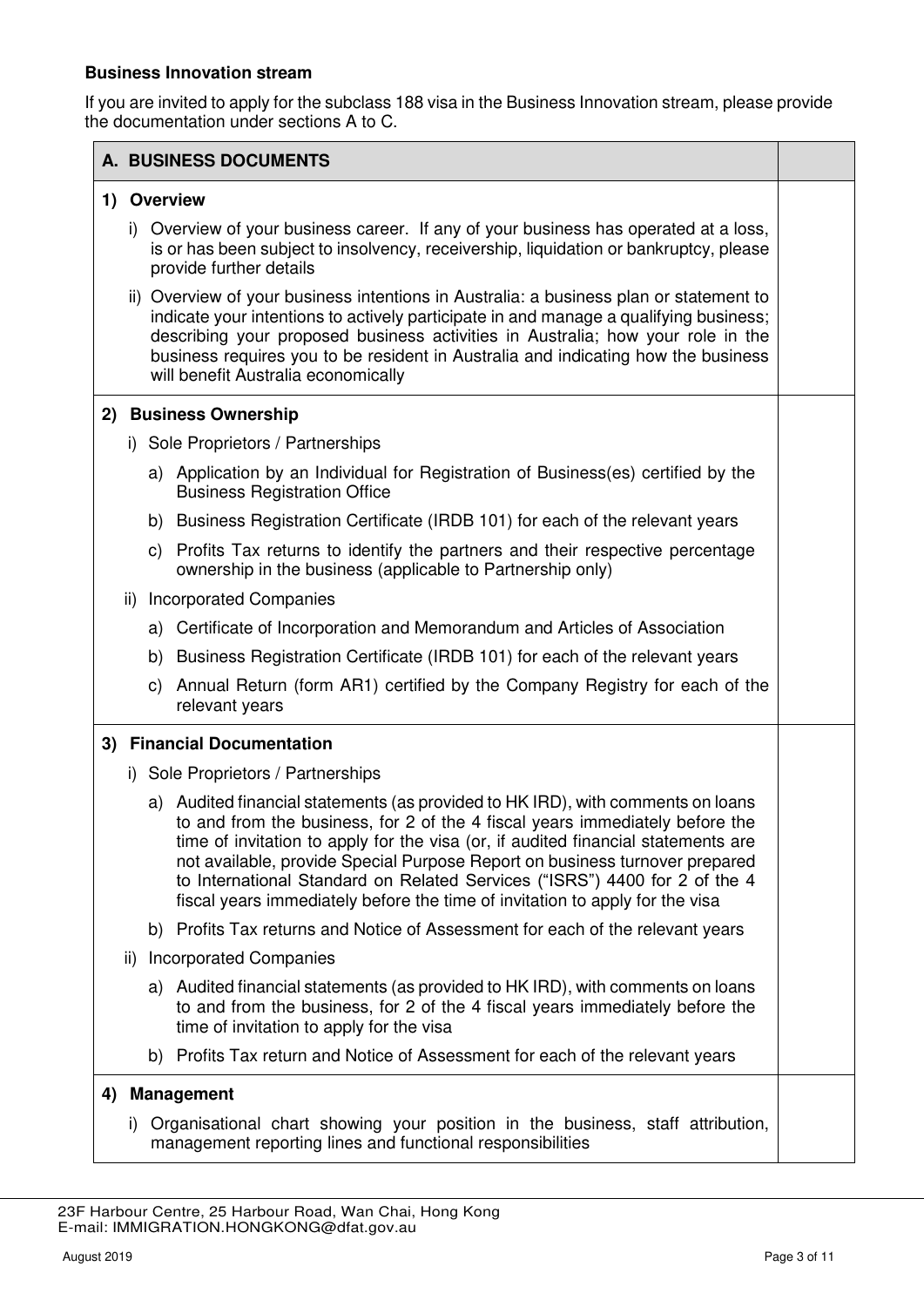- ii) Photos of the business, including premises and business activities (max. six photos)
- iii) Business card with current business address and your mobile phone number
- iv) Evidence that you have participated in the day-to-day management of the business for two of the four fiscal years before you were invited to apply, such as business contracts, minutes of meetings and documents authorised by you

The evidence needs to demonstrate your involvement in decisions about the management of all or substantial part of the business and responsibility for such areas as strategic management, recruitment, price structure, business profitability and expenditure

#### **B. NET ASSETS OF APPLICANT AND/OR SPOUSE OR DE-FACTO PARTNER AVAILABLE FOR TRANSFER WITHIN 2 YEARS OF GRANT**

**\*All assets should be valued at the same date within 3 months preceding the time of invitation to apply for the visa** 

- **1)** A [Form 1139A](https://immi.homeaffairs.gov.au/form-listing/forms/1139a.pdf) Statement of Assets and Liabilities Position (SALP) outlining ALL assets and liabilities position
- **2) For cash assets** bank statements, fixed term deposit certificates on one date\* within the 3 months preceding the time of invitation to apply for the visa.
- **3) For real estate assets** evidence of ownership and value of properties (current and historical land search from the Land Register, evidence of any mortgages or other encumbrances against properties, valuation\* by an international valuation firm, a qualified member of Royal Institute of Chartered Surveyors or a HK registered professional surveyor holding a valid Certificate of Registration issued by the Surveyors Registration Board)
- **4) For business net assets –** evidence of ownership and the value to be supported by a review report in accordance with International Standard on Review Engagements ("ISRE") 2400, the balance date should be a date within the 3 months preceding the time of invitation to apply for the visa \*

# **C. SOURCE OF FUNDS FOR START UP CAPITAL OF THE BUSINESS AND NET ASSETS OF APPLICANT AND/OR SPOUSE OR DE-FACTO PARTNER**

- **1)** A signed declaration by the applicant on details of how those assets were acquired
- **2)** Evidence to substantiate claims made in the declaration on source of funds

# **Investor stream**

If you are invited to apply for the subclass 188 visa in the Investor stream, please provide the documentation under sections D to H.

# **D. INVESTMENT PORTFOLIO 1)** Overview of your eligible investment activity or qualifying business activity If any of your business has operated at a loss, is or has been subject to insolvency, receivership, liquidation or bankruptcy, please provide further details

 <sup>23</sup>F Harbour Centre, 25 Harbour Road, Wan Chai, Hong Kong E-mail: IMMIGRATION.HONGKONG@dfat.gov.au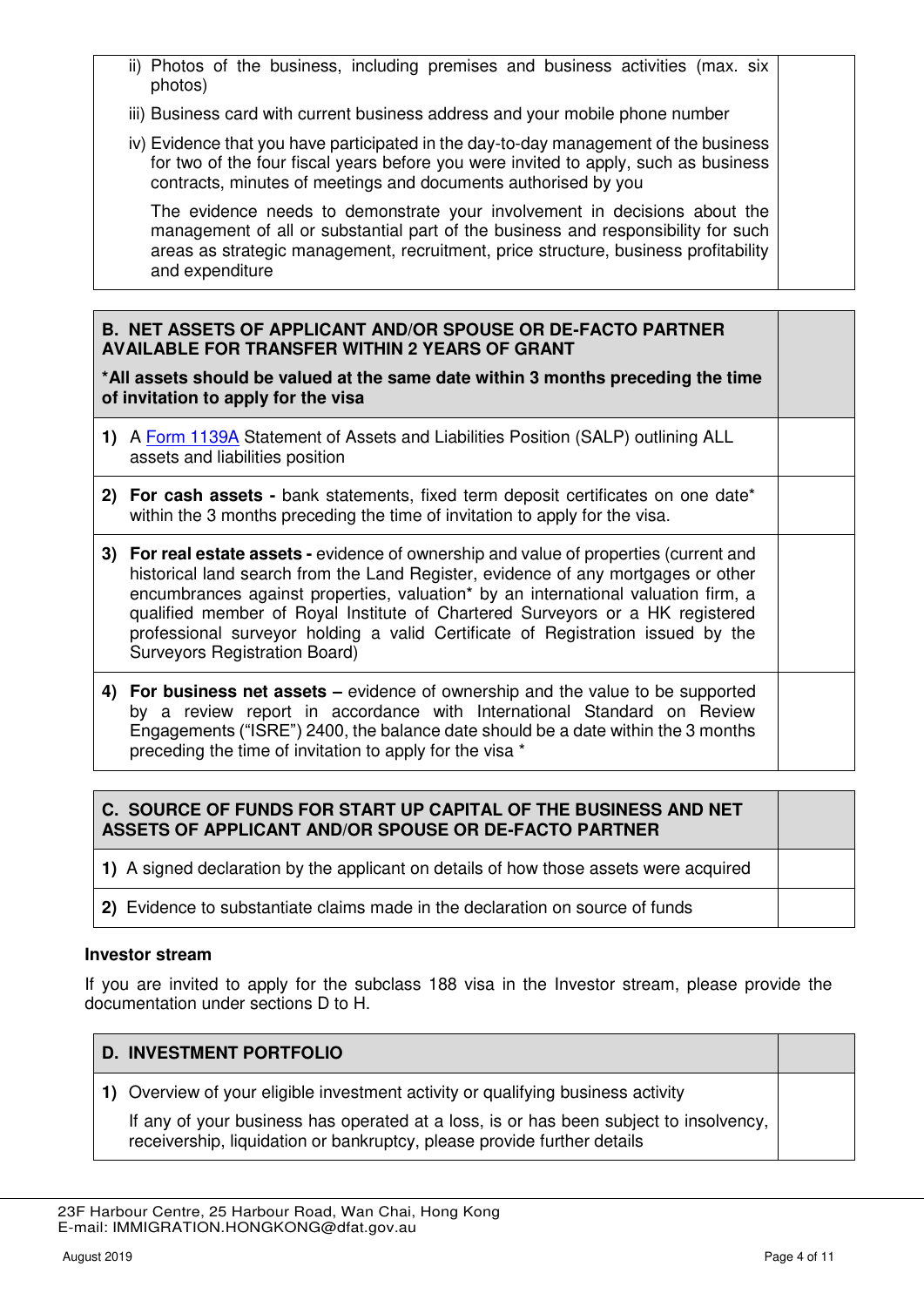# **E. EVIDENCE OF MANAGEMENT / OWNERSHIP / VALUE 1) Applications based on a Qualifying Business**  i) Statement of management for 1 of the 5 fiscal years immediately before time of invitation ii) Organisational chart of the business for the above year. This should show direct reporting lines and functional responsibilities. iii) For sole proprietors/partnerships, a) Application by an Individual for Registration of Business(es) certified by the Business Registration Office b) Business Registration Certificate (IRDB 101) for each of the relevant years c) Profits Tax returns to identify the partners and their respective percentage ownership in the business (applicable to Partnership only) iv) For Incorporated companies, a) Certificate of Incorporation and Memorandum and Articles of Association b) Business Registration Certificate (IRDB 101) for each of the relevant years c) Annual Return (form AR1) certified by the Company Registry for each of the relevant years v) Review report on the financial statements of the business (balance sheet and profit & loss statement) in accordance with ISRE 2400 with comments on loans to and from the business vi) Profits Tax return and Notice of Assessment for each of the relevant years **2) Applications based on Eligible Investments**  i) A summary of eligible investments claimed for 1 of the 5 fiscal years immediately before time of invitation, including their total net value and a statement of your management of each eligible investment ii) Evidence of your management of investments for the same year above iii) Each document should be clearly labelled identifying the eligible investment and cross-referencing the investment to the appropriate item on the Statement of Assets and Liabilities Position ("SALP") iv) If stocks and bonds are claimed as eligible investments, please provide: a statement of confirmation from the securities company detailing the amount of cash and quantity and market value of stocks/bonds For cash on deposit: - bank statements, fixed term deposit certificates For real estate: - current and historical land search from the Land Register, evidence of any mortgages or other encumbrances against properties, valuation by an international valuation firm, a qualified member of Royal Institute of Chartered Surveyors or a HK registered professional surveyor holding a valid Certificate of Registration issued by the Surveyors Registration Board

 <sup>23</sup>F Harbour Centre, 25 Harbour Road, Wan Chai, Hong Kong E-mail: IMMIGRATION.HONGKONG@dfat.gov.au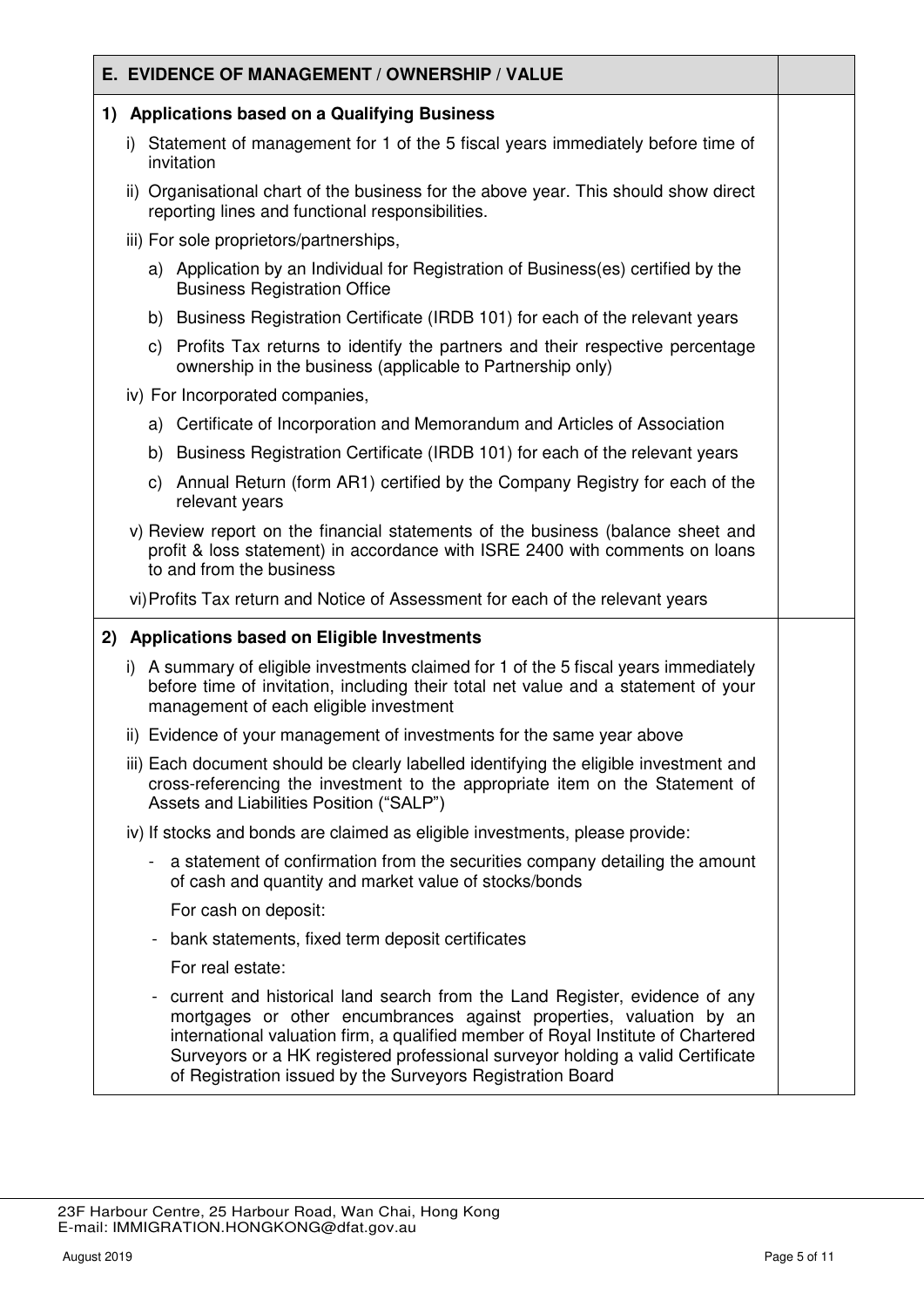# **F. NET VALUE OF ASSETS OWNED BY APPLICANT AND/OR SPOUSE OR DE-FACTO PARTNER FOR THE 2 FISCAL YEARS IMMEDIATELY BEOFRE TIME OF INVITATION**

- **1)** A separate Statement of Assets and Liabilities Position (SALP) [Form 1139A](https://immi.homeaffairs.gov.au/form-listing/forms/1139a.pdf) should be completed for:
	- the end of the 3 consecutive fiscal years immediately before the time of invitation to apply for the visa; and
	- at the time of invitation (where the date of invitation is 3 months or more after the end of the most recent fiscal year)
- **2)** Each asset listed on the SALP should be cross-referenced to evidence of ownership and value. You must include evidence of liabilities (if any) against each asset (e.g. mortgages, loans including unsecured and third party loans, credit cards) (note: evidence of value for each asset / liability must be provided for each point in time as per the SALPs):
	- i) For cash on deposit bank statements, fixed term deposit certificates
	- ii) For real estate current and historical land search from the Land Register, evidence of any mortgages or other encumbrances against properties, valuation by an international valuation firm, a qualified member of Royal Institute of Chartered Surveyors or a HK registered professional surveyor holding a valid Certificate of Registration issued by the Surveyors Registration Board

For ownership interest in a business/loan to a business - review report on the financial statements of the business (balance sheet and profit & loss statement) in accordance with ISRE 2400

iii) For stocks and bonds – a statement of confirmation from the securities company detailing the amount of cash and quantity and market value of stocks/bonds

# **G. SOURCE OF FUNDS - CAPITAL CONTRIBUTIONS OF QUALIFYING BUSINESS OR ELIGIBLE INVESTMENTS UNDER SECTION E AND NET ASSETS UNDER SECTION F**

**1)** A signed declaration by the applicant on details of how those assets were acquired

**2)** Evidence to substantiate claims made in the declaration on source of funds, e.g. evidence supporting ownership and dividends received from a previous business; evidence of trading and profits gained from the share market, etc.

| H. SOURCE OF FUNDS USED TO MAKE THE DESIGNATED INVESTMENTS ("DI")                                                                                                                                                                                                         |  |
|---------------------------------------------------------------------------------------------------------------------------------------------------------------------------------------------------------------------------------------------------------------------------|--|
| 1) Evidence that funds proposed to be used to make the DI were accumulated from<br>qualifying business and/or eligible investments - e.g. evidence of dividends or retained<br>profit in business available for distribution, purchase and sale contracts of real estate) |  |
| 2) Indication in the most recent SALP which assets will be used to make the DI                                                                                                                                                                                            |  |

 <sup>23</sup>F Harbour Centre, 25 Harbour Road, Wan Chai, Hong Kong E-mail: IMMIGRATION.HONGKONG@dfat.gov.au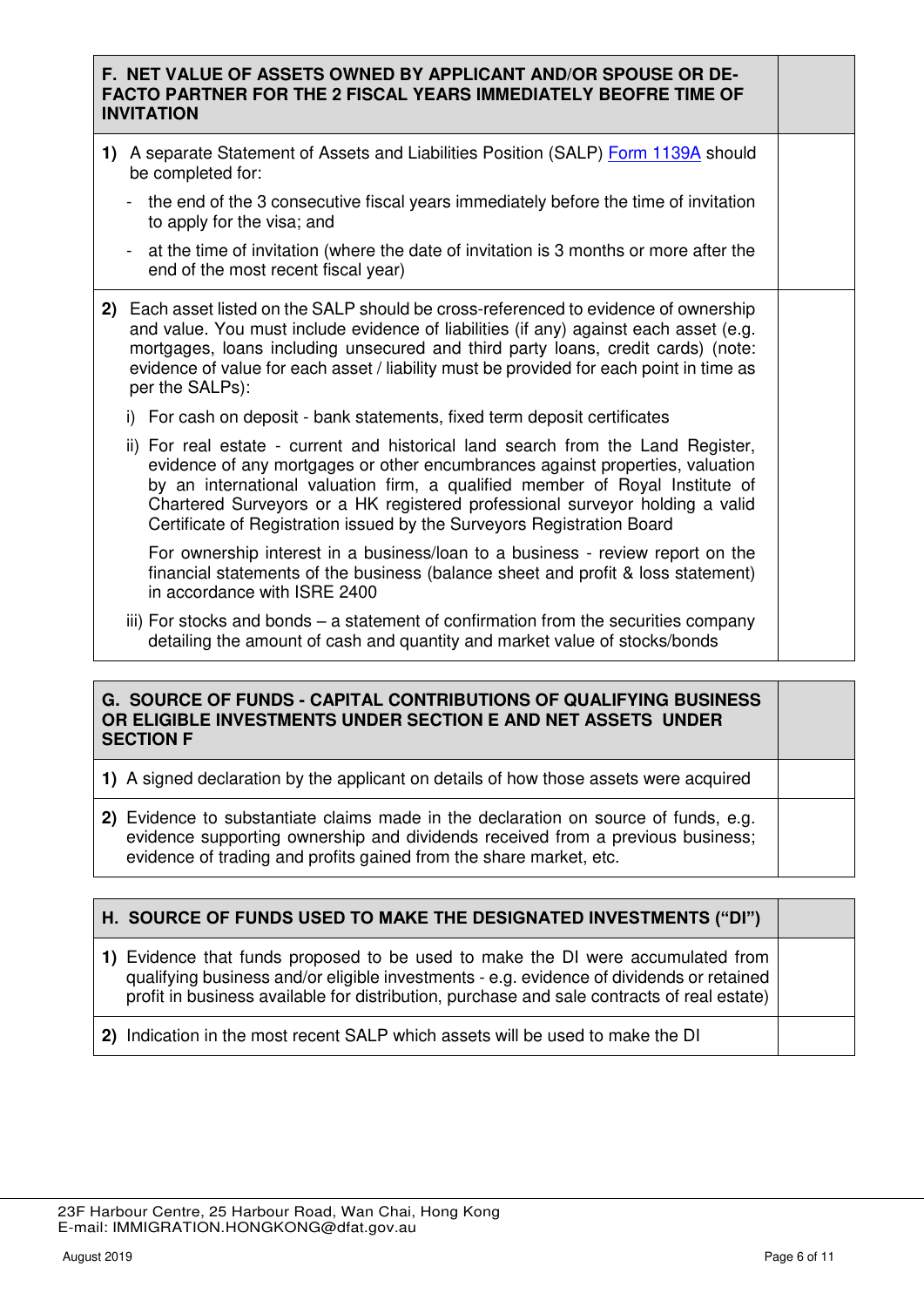# **Documents for all applications**

You should provide the documents in sections I to K regardless of whether you are invited to apply for the subclass 188 visa under the Business Innovation stream or the Investor stream. Provided documents only for items for which you seek to be awarded points.

| <b>I. POINTS TEST</b>                                                                                                                                                                                                                                                                                                                                                                                                                                                                                                                                        |  |  |
|--------------------------------------------------------------------------------------------------------------------------------------------------------------------------------------------------------------------------------------------------------------------------------------------------------------------------------------------------------------------------------------------------------------------------------------------------------------------------------------------------------------------------------------------------------------|--|--|
| Please provide the documents outlined below to support claims made in your<br>Expression of Interest as relevant. Please cross reference documents for the award of<br>points.                                                                                                                                                                                                                                                                                                                                                                               |  |  |
| ** Where references are made to a 'main business', please note:<br>For a business to be a main business, there are certain regulatory requirements that<br>the business must satisfy. Please refer to Reg1.11 for the definition of a 'main<br>business'                                                                                                                                                                                                                                                                                                     |  |  |
| No more than two main businesses may be nominated throughout the application<br>(i.e. an applicant could not nominate another business for the purposes of meeting<br>the points test items if they had already nominated two main businesses in meeting<br>the other visa criteria)                                                                                                                                                                                                                                                                         |  |  |
| If the main business nominated to meet the points test items is not also nominated<br>for the purposes of meeting the other visa criteria, please provide in relation to the<br>business: a) business ownership records (see section A2); b) Financial statements<br>(for sole proprietors and partnerships / audited financial statements (for incorporated<br>companies) and Profits Tax return and Notice of Assessment for the relevant year/s;<br>and c) sample management documents to evidence your management involvement<br>for the relevant year/s |  |  |
| 1) Age – refer to personal documents required at section K                                                                                                                                                                                                                                                                                                                                                                                                                                                                                                   |  |  |
| <b>English</b><br>2)                                                                                                                                                                                                                                                                                                                                                                                                                                                                                                                                         |  |  |
| To be awarded points for higher English language ability you must demonstrate that<br>you have either vocational English or proficient English at the time of invitation to<br>apply.                                                                                                                                                                                                                                                                                                                                                                        |  |  |
| For documentary requirements on vocational English, please refer to: vocational<br>English                                                                                                                                                                                                                                                                                                                                                                                                                                                                   |  |  |
| For documentary requirements on proficient English, please refer to: proficient English                                                                                                                                                                                                                                                                                                                                                                                                                                                                      |  |  |
| 3) Educational qualifications                                                                                                                                                                                                                                                                                                                                                                                                                                                                                                                                |  |  |
| i) For qualifications attained other than in the PRC, please provide a certified true<br>copy of the relevant award certificate and associated academic transcripts; or                                                                                                                                                                                                                                                                                                                                                                                      |  |  |
| ii) For qualifications attained in the PRC, please provide:                                                                                                                                                                                                                                                                                                                                                                                                                                                                                                  |  |  |
| a) A notarial certificate of your bachelor certificate (学位证) and certificate of<br>graduation (毕业证); and                                                                                                                                                                                                                                                                                                                                                                                                                                                     |  |  |
| b) A credentials report (认证报告) issued by China Academic Degrees &<br>Graduate Education Development Centre ("CDGDC") (教育部学位与研究生教<br>育发展中心) in relation to the bachelor qualification; and                                                                                                                                                                                                                                                                                                                                                                    |  |  |
| c) Academic transcripts in relation to the bachelor qualification                                                                                                                                                                                                                                                                                                                                                                                                                                                                                            |  |  |
|                                                                                                                                                                                                                                                                                                                                                                                                                                                                                                                                                              |  |  |

 <sup>23</sup>F Harbour Centre, 25 Harbour Road, Wan Chai, Hong Kong E-mail: IMMIGRATION.HONGKONG@dfat.gov.au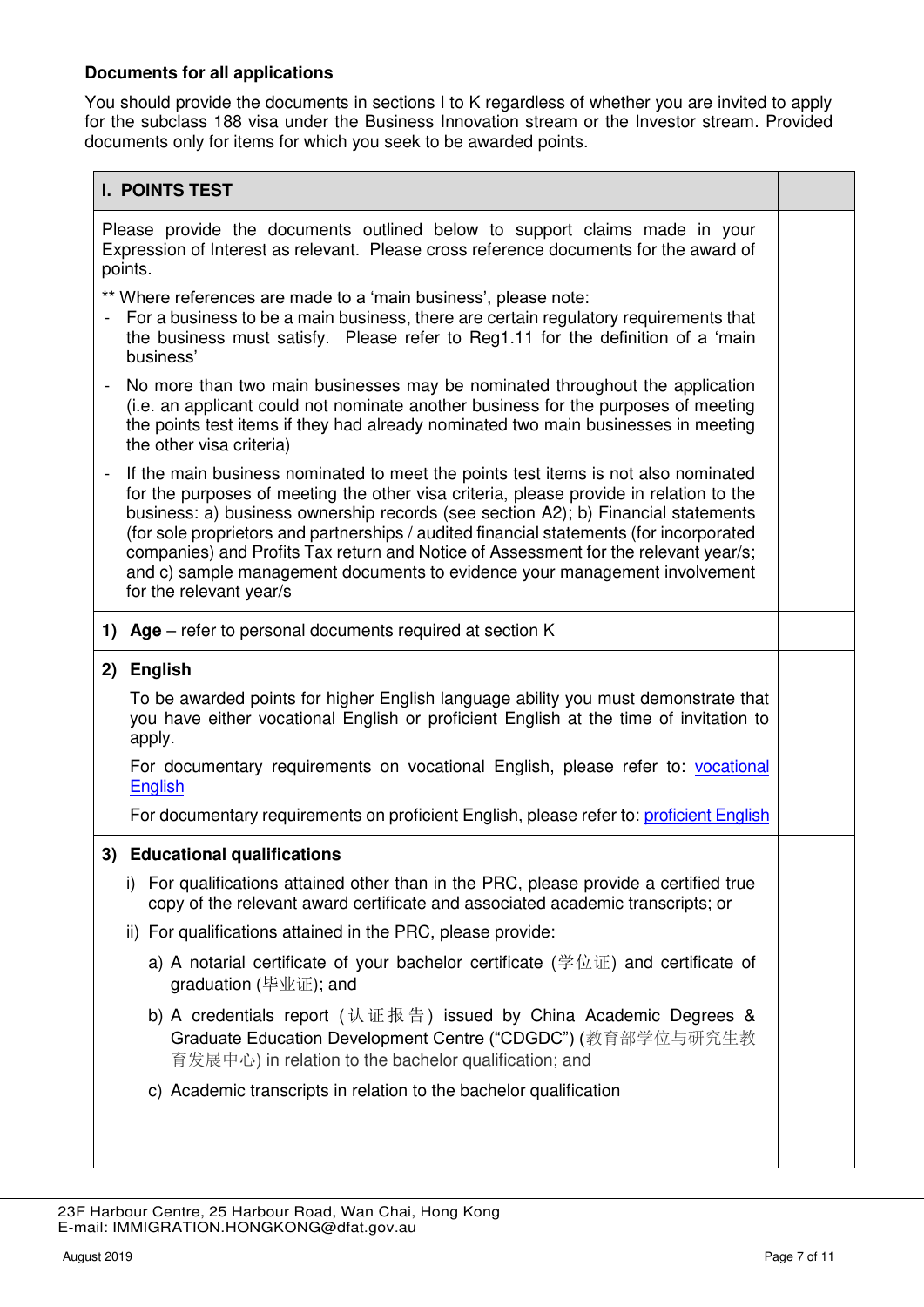|                                                                                                | 4) Business experience / Investor experience                                                                                                                                                                                                                                                                                                             |  |
|------------------------------------------------------------------------------------------------|----------------------------------------------------------------------------------------------------------------------------------------------------------------------------------------------------------------------------------------------------------------------------------------------------------------------------------------------------------|--|
|                                                                                                | i) For business experience, please provide evidence of the number of years you<br>had held your main business** at the time of invitation, including:                                                                                                                                                                                                    |  |
|                                                                                                | a) Business ownership records - refer to section A2;                                                                                                                                                                                                                                                                                                     |  |
|                                                                                                | b) Financial documentation – financial statements (for sole proprietors and<br>partnerships / audited financial statements (for incorporated companies) and<br>Profits Tax return and Notice of Assessment for the relevant year/s for the<br>years you have held ownership interest and had management involvement in<br>the business;                  |  |
|                                                                                                | c) Management – sample documents to demonstrate your management<br>involvement and decision making for each of the years you have held<br>ownership interest and had management involvement in the business                                                                                                                                              |  |
|                                                                                                | ii) For investor experience:                                                                                                                                                                                                                                                                                                                             |  |
|                                                                                                | a) Documentary evidence for the first year that will establish your history of<br>investment experience. E.g. if you are seeking to demonstrate investment<br>experience of greater than 7 years, provide evidence of investment activity for<br>the first year of the 7 years immediately before the time of invitation;                                |  |
|                                                                                                | b) A SALP for the first and each subsequent year for the claimed period of<br>investment experience to indicate that the eligible investments had a value of<br>not less than AUD100,000 throughout the claimed investment period; and                                                                                                                   |  |
|                                                                                                | c) A statement signed by you of your management of the investments over the<br>claimed investment period                                                                                                                                                                                                                                                 |  |
| Net personal and business assets (held by you and/or your spouse or de-facto<br>5)<br>partner) |                                                                                                                                                                                                                                                                                                                                                          |  |
|                                                                                                | i) A SALP for the end of the 3 consecutive fiscal years immediately before the time<br>of invitation to apply for the visa; and                                                                                                                                                                                                                          |  |
|                                                                                                | ii) For each asset/liability listed on the SALPs, evidence of ownership and value for<br>each of the relevant points in time – refer to sections B2 to B4                                                                                                                                                                                                |  |
|                                                                                                | 6) Business turnover                                                                                                                                                                                                                                                                                                                                     |  |
|                                                                                                | i) If you are applying under the Business Innovation stream, please provide cross<br>reference to documents provided at sections A2 to A4                                                                                                                                                                                                                |  |
|                                                                                                | ii) If you are applying under the Investor stream and had an ownership interest in<br>one or more main businesses** that had an annual turnover of at least<br>AUD500,000 in at least 2 of the 4 fiscal years immediately before the time of<br>invitation to apply for the visa, please refer to sections A2 to A4 for supporting<br>documents required |  |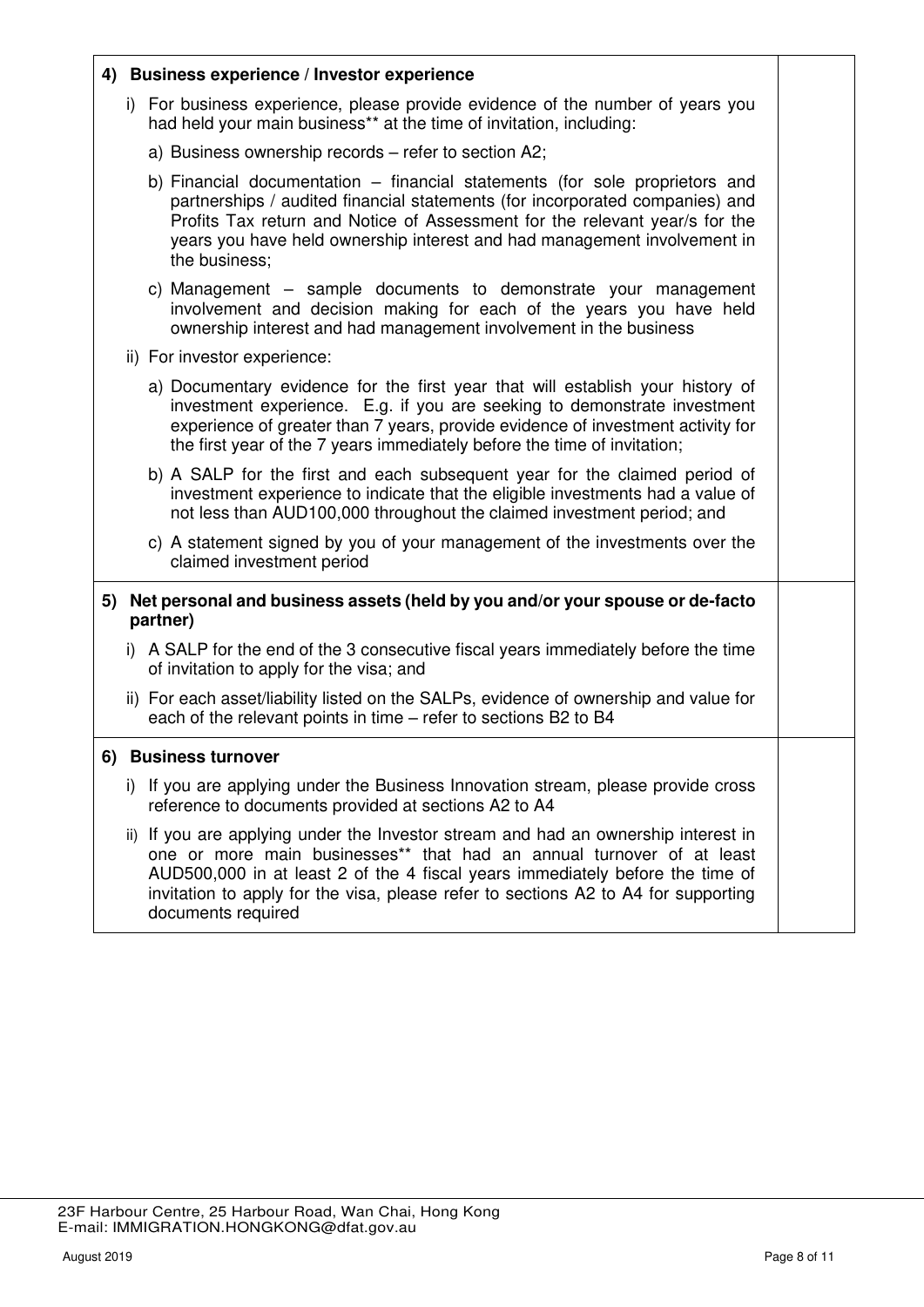# **7) Innovation**

# i) **Registered Patents / Registered Designs**

- a) Documents issued by the relevant intellectual property administration office to prove the registered patent/design owned by you or your main business\***\***; and
- b) Where ownership was acquired via transfer, evidence of transfer such as deed of transfer, merger document, endorsed by the relevant intellectual property administration office; and
- c) A detailed statement outlining how the registered patent/design is relevant to the operations of the main business\*\* and how it is applied in the day-to-day activities of the business (evidence to support claims made in the statement should be made available upon request)

# ii) **Registered trademark**

- a) Documents issued by the relevant intellectual property administration office to prove the registered trademark owned by you or your main business\***\***; and
- b) Where ownership was acquired via transfer, evidence of transfer such as deed of transfer, merger document, endorsed by the relevant intellectual property administration office; and
- c) A detailed statement outlining how the registered trademark is relevant to the operations of the main business\*\* and how it is applied in the day-to-day activities of the business including actual use of the mark to identify goods and/or services of the business (evidence to support claims made in the statement should be made available upon request)

# iii) **Joint venture**

- a) A copy of the Joint venture agreement between your main business\***\*** and other business/es showing: the details of the respective rights and obligations of the parties to the joint venture; and that the agreement was entered into at least one year before you were invited to apply for this visa; and
- b) A detailed statement on how you in the relevant period utilised your skills at a senior level in the day-to-day management of the joint venture business and that the joint venture was operated in accordance with the joint venture agreement (evidence to support claims made in the statement should be made available)

# iv) **Export Trade**

- a) Where either a review report or a special purpose report is required in meeting other visa criteria in relation to the main business\*\*, additional procedures and findings in the report in relation to the export sales of the main business for 2 of the 4 fiscal years before the time of invitation may be included (documents such as tax returns and customs declarations reviewed by the accountant should be made available as part of the reports); or
- b) Where neither reports are required in meeting other visa criteria in relation to the main business\*\* (i.e. another main business was nominated for the purposes of other visa criteria), you should provide the profits tax returns filed with Inland Revenue Department showing the declared turnover and export sales of the business for 2 of the 4 fiscal years immediately before the time of invitation, and representative samples of the associated customs declarations and/or underlying export transaction documents

# v) **Gazelle Business**

a) A business license or company search issued by the supervising Administration for Industry & Commerce office which show the date of

 <sup>23</sup>F Harbour Centre, 25 Harbour Road, Wan Chai, Hong Kong E-mail: IMMIGRATION.HONGKONG@dfat.gov.au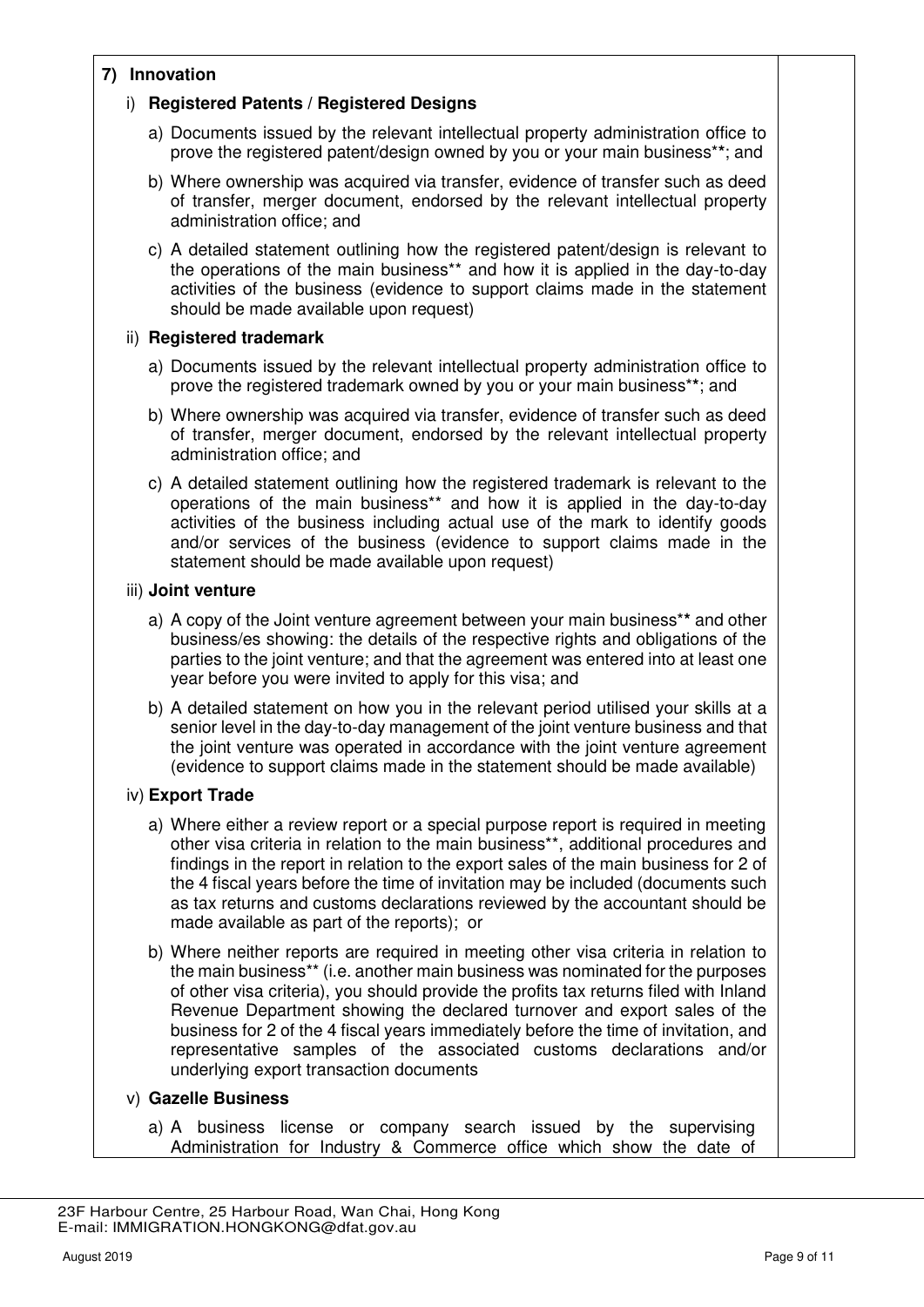registration of your main business\*\*; and

- b) Financial documentation Financial statements (for sole proprietors and partnerships) / audited financial statements (for incorporated companies) and Profits Tax return and Notice of Assessment of the business for 4 consecutive fiscal years prior to the time of invitation showing an average annualised growth in turnover greater than 20 per cent per year over three consecutive fiscal years; and
- c) Evidence that you have had 10 or more full-time employee for at least one fiscal year in the same consecutive three-year period claimed for growth in turnover, such as taxation records, insurance or superannuation records or similar business records identifying each employee by name

# vi) **Receipt of Grant or Venture Capital Funding**

- a) In relation to government grants:
	- The grant letter issued by the relevant Hong Kong government authority outlining the basis of the grant; and
	- Bank records showing the transfer of the grant money from the government authority to you or your main business\*\* was made within the 4 years before you were invited to apply for this visa
- b) In relation to venture capital funding:
	- The final contract entered between you or your main business\*\* and the venture capital firm with a plain English letter to explain the amount and purpose of the venture capital; and
	- Documents in relation to the transfer of capital into the investee company including but not limited to a capital verification report and the shareholders' agreement of the investee company showing the venture capital was received within the 4 years before you were invited to apply for this visa

# **J. ENGLISH LANGUAGE ABILITY**

- **1)** All applicant aged 18 years or older at the time of application should have at least functional English. "[How can I prove I have functional English?](https://immi.homeaffairs.gov.au/help-support/meeting-our-requirements/english-language/functional-english)" explains how you can demonstrate your language ability
- **2)** If you or your dependants have less than functional English, provide a statement indicating your intention to pay the second visa application charge for each person with less than functional English

# **K. PERSONAL DOCUMENTS**

- **1)** Certified copies of the biographical pages of passports of all people included in the application (where passport is renewed after application lodgement, certified copy of the renewed passport is required to be submitted)
- **2)** Identity cards issued by the HKSAR authority where appropriate
- **3)** Birth certificates for all applicants
- **4)** Marriage certificate or evidence of defacto relationship for at least 12 months (e.g. joint bank account statements, joint ownership of major assets)

 <sup>23</sup>F Harbour Centre, 25 Harbour Road, Wan Chai, Hong Kong E-mail: IMMIGRATION.HONGKONG@dfat.gov.au